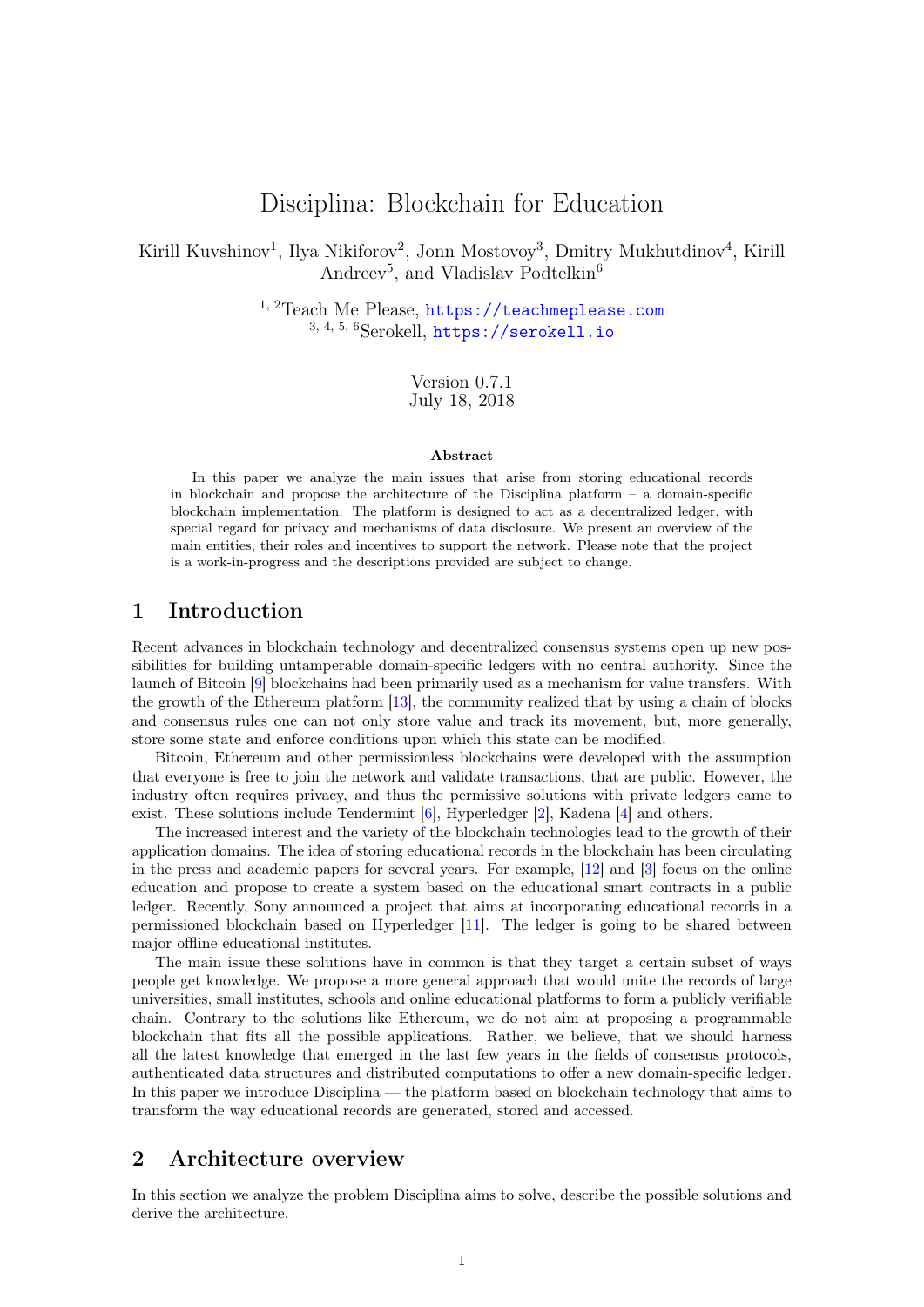We start from some of the major requirements:

- 1. The platform should be able to store large quantities of private data such as grades, assignments, solutions, etc.
- 2. Educational institutions should be able to disclose the private data only to the payer.
- 3. The platform should guarantee fairness of the data trade without involving a third-party intermediary.

Due to the nature of the platform, it has to operate on sensitive data, such as courses, assignments, solutions and grades. Permissionless blockchains, like Ethereum or EOS, would require disclosing this data to the public, whereas the permissive ones, like Hyperledger, lack public verifiability.

It is important to note that it is possible to use encryption schemes in order to store sensitive information in public ledgers. This approach, despite being seemingly viable, suffers from incentive and scalability problems. The nodes of the blockchain would have to store every grade issued by all the educational institutions from all over the world. Moreover, in most of the public ledgers the distributed storage is quite expensive, while there is no incentive for educaional institutions to pay for every grade they issue. Thus, we consider storing the educaitonal records on the public blockchain economically unjustified. What is more, it is hard to make the data disclosure process fair in such setting: in order to use the blockchain as an arbiter in case of dispute one has to reveal the encryption key to a subset of the transcrips issued by a certain educational institution.

Our architecture splits the blockchain into two layers: the private layer contains sensitive data, and the public one contains the information necessary to validate the integrity and authenticity of the private blocks. The key entities of the proposed blockchain architecture are presented in Figure [1.](#page-1-0)



<span id="page-1-0"></span>Figure 1: Key entities of the Disciplina platform

The private layer is maintained by each Educator independently of others. Educators can be either large educational institutes, capable of running their own nodes, or some trusted party that runs the chain for the self-employed teachers and small institutions. This layer contains the personalized information on the interactions between the students and the Educator. All the interactions, such as receiving an assignment, submitting solutions, or being graded, are treated as transactions in the private chain.

Students get access to the platform through web and mobile applications. Using the applications they choose Educators, enroll in courses, get assignments and submit solutions. The scores and the criteria of whether the Student has finished the course successfully are determined by the Educator. The education process from the platform's perspective is as follows: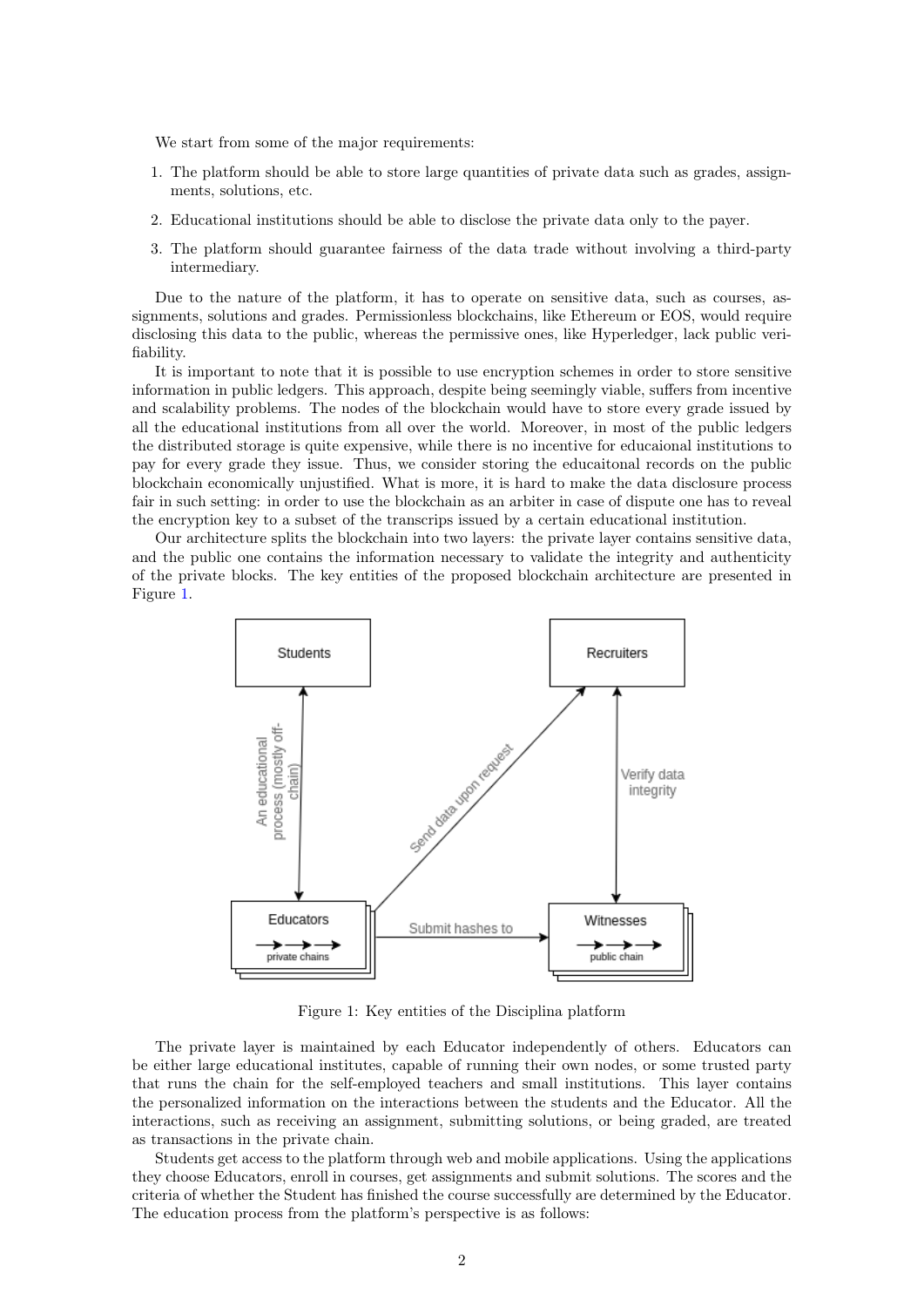- 1. A Student chooses an Educator and a course that she wants to enroll in.
- 2. If the course is offered on a pre-paid basis, the Student uses her app to pay the fee.
- 3. During the course, the Educator provides assignments that the Student has to complete in order to get the score.
- 4. The Student acquires the assignment, completes it and sends the signed solution back to the Educator (communication between the Student and the Educator happens off-chain).
- 5. The Educator then stores the solution locally, grades it with a score in range [0..100], and transfers the score with the hash of the solution to the blockchain.
- 6. Upon the completion of the course, the Student acquires a final score based on the scores she got for her assignments. This final score is also added to the Educator's chain.

Making the Educators' chains private opens the possibility for Educators to tamper with the data in their chains. To overcome this issue and make the private transactions publicly verifiable, we introduce the second, public, layer of the blockchain. The public part of the network consists of Witnesses — the special entities that witness the fact that a private block was produced by an Educator.

They do so by writing the authentication information of a private block into the public chain, which is used in the future by an arbitrary Verifier to substantiate a proof of transaction inclusion given to it by a Student or an Educator. Witnesses also process public information issued by the Educators, such as announcements that an Educator has started or stopped offering a course in a particular discipline. The Witnesses agree on which public blocks are valid using the specified consensus rules.

The Recruiters are the entities interested in gathering data about students from educational institutions. They buy this data from Educators using a secure data disclosure protocol, described in detail in section [3.7.](#page-8-0) Validity and security of every data trade is also ensured by Witnesses, because corresponding transactions and actions of each party are also stored in public blockchain.

## 3 Implementation choices

In this section we describe the proposed architecture in more detail. We present the excerpt on the internal structure of both public and private chains and the reasoning behind these choices.

In order to deduce the internal structure of our system, we first analyze its use-cases. The overview of the education process is given in Section [2.](#page-0-0) The communication between the Student and the Educator is saved as transactions in the private chain. However, the implementation details of this chain mostly depend on the data disclosure process.

We will start from analyzing this process and determining the main issues that arise from the need to disclose and verify the validity of the private blocks. Then we will propose the structure of the private and public blocks that addresses these issues.

### <span id="page-2-0"></span>3.1 Anonymity and certification

The permissionless nature of our public chain leads to the ability for malevolent students to create educational institutes in order to get the scores for the courses they did not attend. Moreover, the knowledge students actually get by completing the course, and the conditions upon which the course is considered completed, vary significantly between the educational institutions.

These issues currently can not be solved solely on the protocol level: they require an external source of information to determine the physical existence and the reputation of an Educator. Although we leave the public chain open for the Educators to submit their private block headers, we propose to add a separate layer of reputation and trust on top of the protocol.

We do so by disallowing a new Educator to join the network without an approval from another Educator. Educators are supposed to rate another Educators basing on off-chain sources of information – such as a publication on an official site of a university, which claims that given Disciplina public key is issued by this university. By approving each other, Educators form a web of trust. Ratings of Educators are backed up by ratings of Educators which trust them.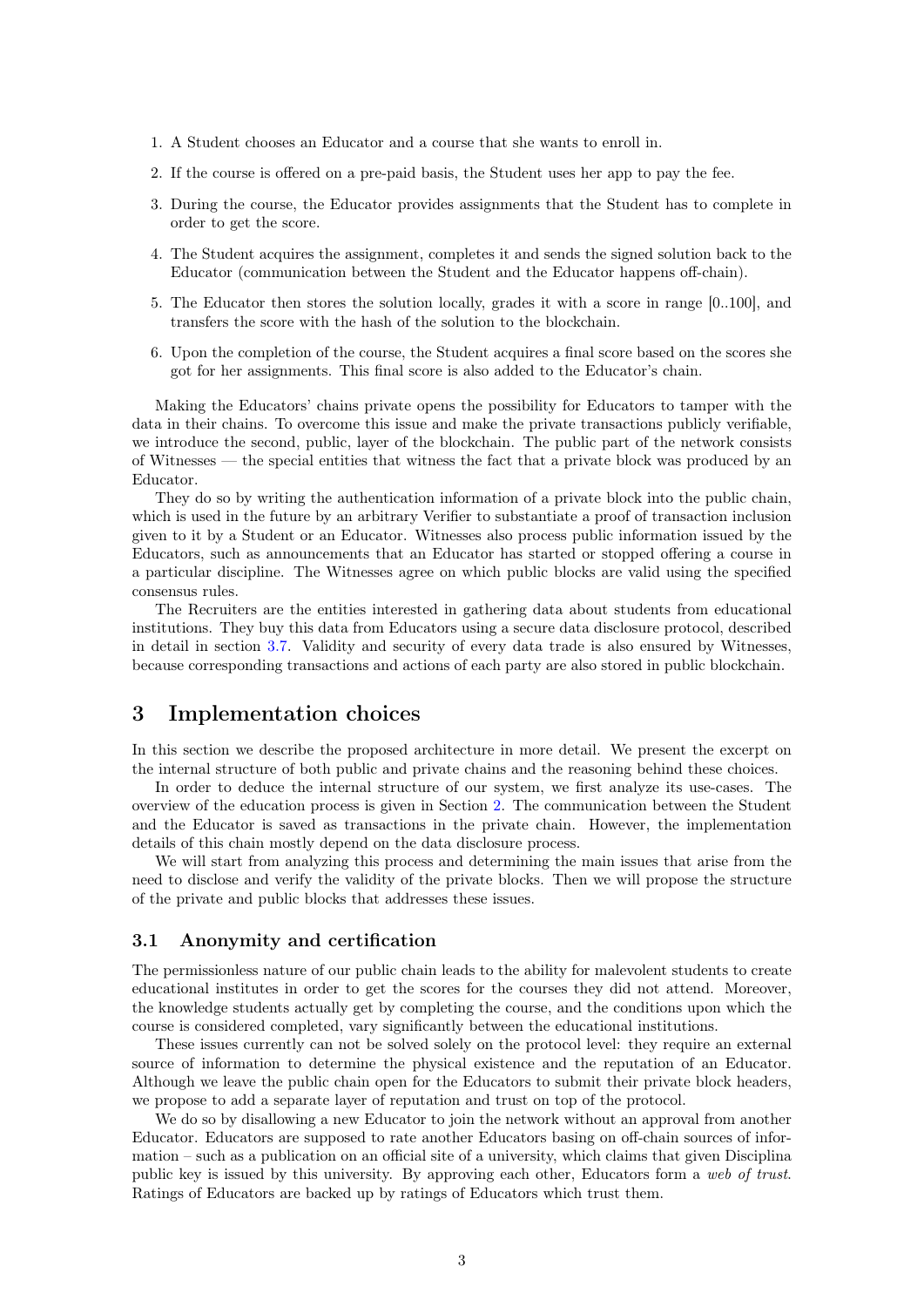## 3.2 Activity Type Graph

When a Recruiter makes a request to one of the Educators, the Educator has to provide as minimal set of entries as possible. This set has to be verifiable, which means that the Educator provides the proof of the data validity along with the data being disclosed.

In order to achieve these goals, we divide the data that the Educators store into atomic Activity Types. Each Educator maintains a journal of transactions per each Activity Type that the Educator offers.

All the Activity Types are grouped into courses that are further grouped into larger entities such as subjects and areas of knowledge. This grouping can be stored as the Activity Type Graph  $G_A$  with the following properties:

 $1^{\circ}$   $G_A$  is a directed graph:

$$
G_A: \langle V : \{Vert\}, e_{out} : \text{Vert} \to \{Vert\} \mid \text{rest}\rangle \tag{1}
$$

 $2^{\circ}$  Each vertex of  $G_A$  is associated with depth:

$$
G_A: \langle d : \text{Vert} \to \text{Int} \mid \text{rest} \rangle \tag{2}
$$

3 ◦ Law of pointing down:

$$
G_A: \langle v \in e_{out}(u) \implies d(v) > d(u) \rangle \tag{3}
$$

 $4^{\circ}$   $G_A$  has special *et cetera* vertices u:

$$
\forall v \in V \exists u \ (u \in e_{out}(v) \land e_{out}(u) = \emptyset)
$$
\n
$$
(4)
$$

The example of the Activity Type Graph  $(ATG)$  is shown in Figure [2.](#page-3-0) The vertex v of the graph is a leaf if  $e_{out}(v) = \emptyset$ . Otherwise we call it an *internal vertex*. Every internal vertex of the graph has a special etc. child (some of these are ommitted in the figure).



<span id="page-3-0"></span>Figure 2: An example of the Activity Type Graph. Some of the vertices are not shown

The need for etc. vertices arises from the fact that not all of the Educators teach courses exactly in leaves — some of them offer general courses that provide just the necessary background. For example, some of the universities teach the basic "Computer science" course, that contains the basics of the discipline. In this case, when the particular category is hard to define, the university would use the etc<sub>ComputerScience</sub> vertex.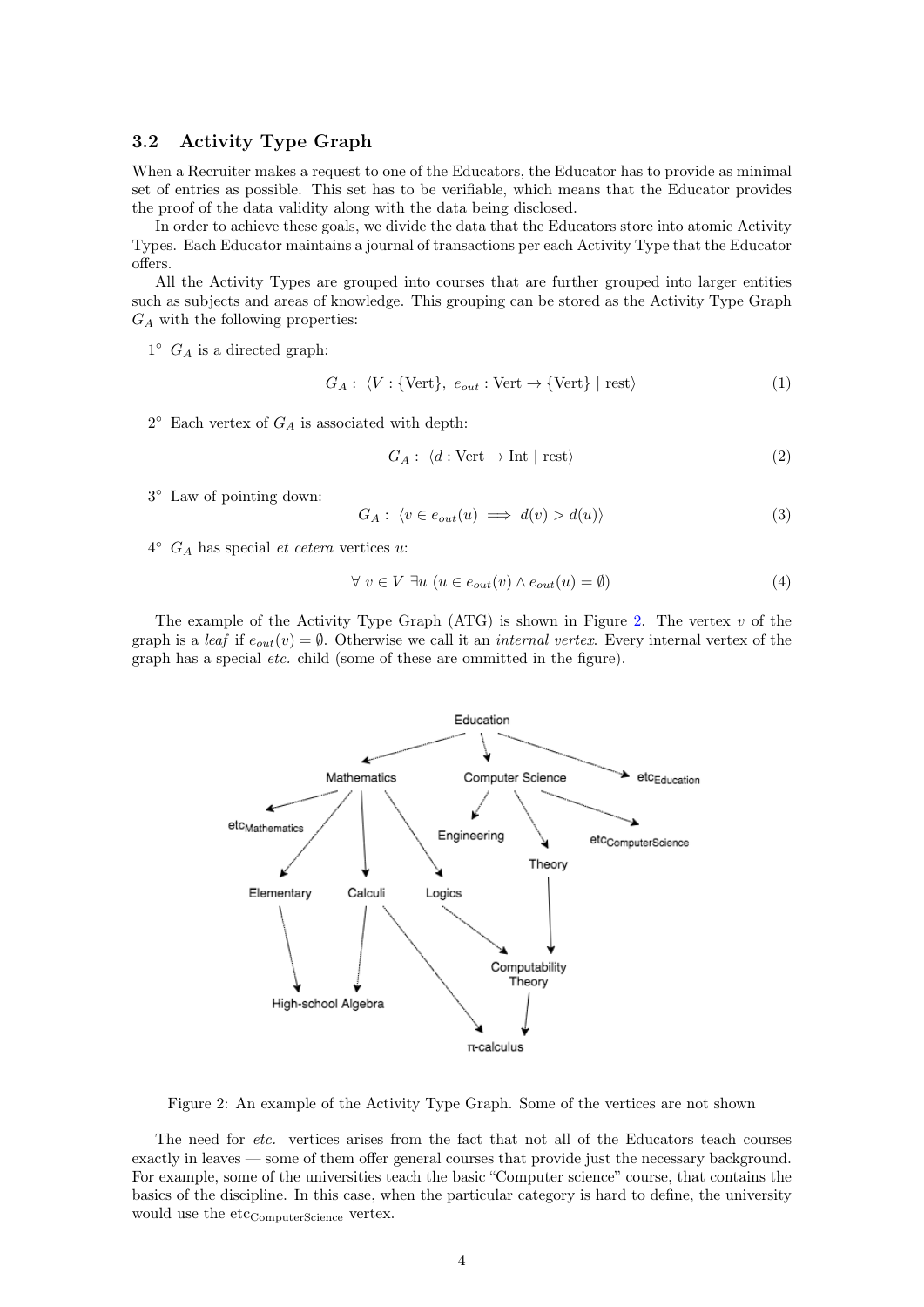On the protocol level, the Educators can announce that they teach a particular course, but can not modify the Activity Type Graph structure. The structure of the graph is maintained by the core developers and updated upon request from the Educators.

For every pair of vertices  $(v, u)$ , weight $(v, u)$  defines how the score of a course from the field of study u affects the summary grade for the field of study v. Let's define weight $(v, u)$  =  $(d(u) - d(v) + 1)^{-1}$  if u reachable from v, and weight $(v, u) = 0$  otherwise. The motivation of the aforementioned weights is that less specific subject implies the wider knowledge. After that we can define  $avgGrades_{subjectId}$  as a weighted average with weights described above.

### <span id="page-4-0"></span>3.3 Search queries

An educator can answer one of the following queries:

• For a set of pairs  $(subjectId_1, minGrade_1), (subjectId_2, minGrade_2), ..., (subject_n, minGrade_n)$ and some Count, find no more than Count students with grades satisfying the following inequalities:

 $\sqrt{ }$  $\int$  $\overline{\mathcal{L}}$  $avgGrade_{subjectId_1} >= minGrade_1$  $avgGrade_{subjectId_2} \geq minGrade_2$ . . .  $avgGrade_{subjectId_n} >= minGrade_n$ 

- For the given identifier of a student, return all info about this student.
- For given assignment hash, return the document itself.

### <span id="page-4-1"></span>3.4 Private chain

Every educator has a private chain. It stores the data about students, and can generate answers for the queries described above.

Private chain comprises of two main data structures:

- Set of transactions batched into blocks. Every block contains a list of transactions packed into a Merkle tree.
- Links to the transactions stored in the  $B$ +-tree with keys (studentId, studentGrade). Indexes constructed in such a way that more popular activities go first.

The structure of the private block is shown in Figure [3.](#page-5-0) The block consists of a public header that the Educators relay to the Witnesses, and the private body that remains in the educational institute until it receives a data disclosure request.

During the educational process the Educators emit atomic private transactions. These transactions represent the modifications to the journal of academic achievements (thus, making a transaction means appending the data to the journal). The transactions can be of the following types:

- student enrolls in a course;
- student gets an assignment;
- student submits an assignment;
- student gets a grade for an assignment;
- student gets a final grade for the course.

The first two types should be intiated by a student, and should include student's signature to prevent spam from partially-honest educator. The structure of the transaction is shown in Figure [4.](#page-5-1) Each transaciton has a course identifier (which points to a particular course of the educaional institution) and a list of subject identifiers. The latter refer to the nodes in the activity type graph and facilitate the search queries.

Let us denote an *i*-th transaction in a block as  $T_{priv}^i$ . The Educators group the transactions that occured during the current block time slot, and construct a Merkle tree [\[8\]](#page-11-8) for these journal modifications: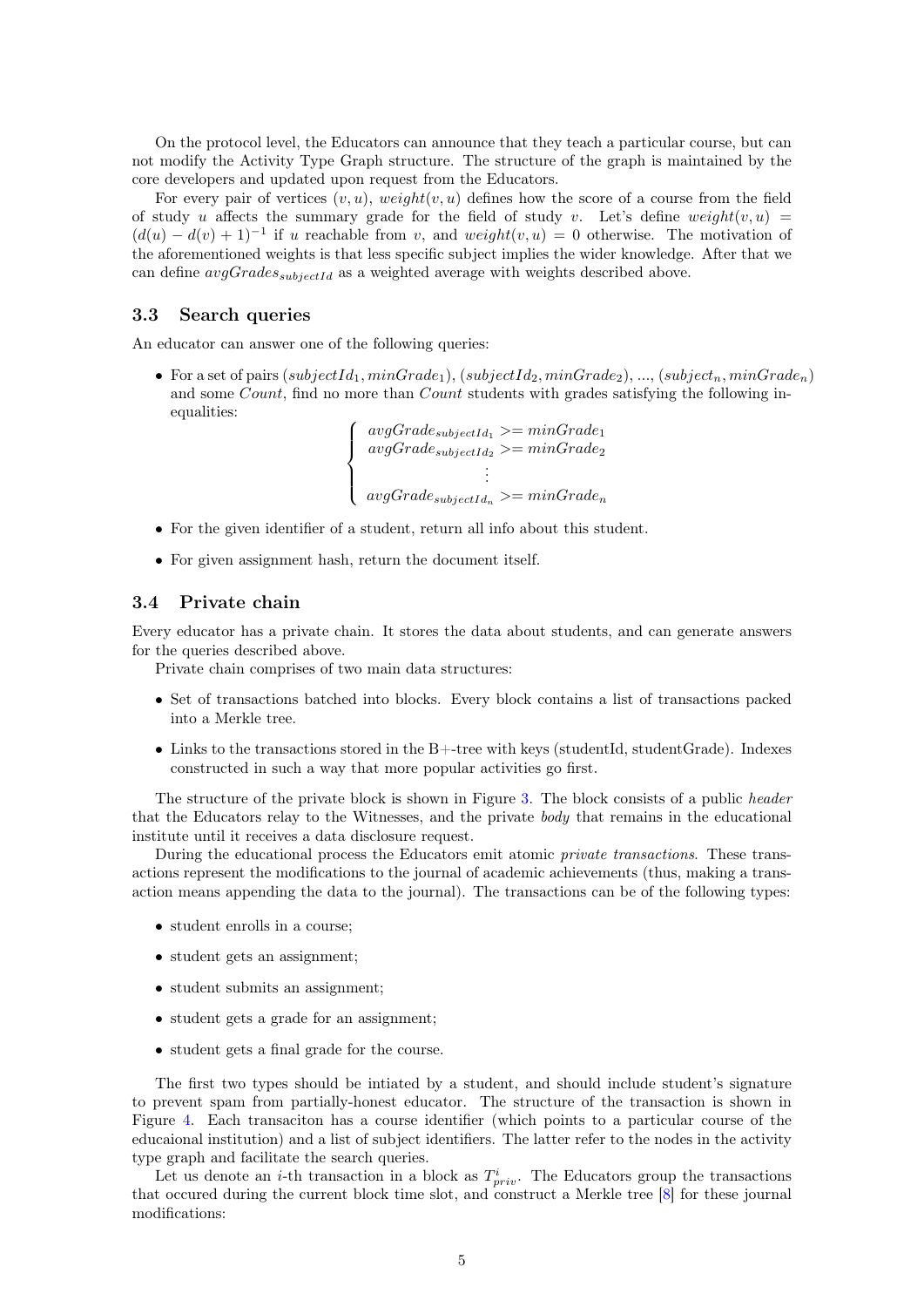

<span id="page-5-0"></span>Figure 3: Private block structure



<span id="page-5-1"></span>Figure 4: Transaction structure

$$
M_{priv} = \text{mtree}(\{ T_{priv}^{i} \})
$$
\n(5)

The Educator's private block body comprises an ordered set of Merkle-authenticated transactions. These transactions are indexed so that the Educator can quickly find a particular transaction that satisfies some predicate.

The private block header consists of the transactions Merkle root along with the previous block hash and the information on the Activity Type Graph modifications (ATG delta). The ATG delta part allows the Educators to inform the Witnesses of the modifications to the courses they teach. The ATG delta is a pair of sets  $\Delta_A = (\Delta_{A+}, \Delta_{A-})$ , where  $\Delta_{A+}$  is a set of subjects for which Educator starts a course and  $\Delta_{A-}$  is a set of subjects for which Educator closes a course.

An Educator collects private transactions into the blocks with no more than  $K_{max}$  transactions per each block. After that, an Educator submits signed block header to the Witnesses so that private transactions can be confirmed by the public chain. Thus, the private blocks form a publicly verifiable chain of events.

To incentivize Witnesses to include private block headers into the public chain, an Educator should pay some amount of coins per each private block. We should take into consideration that an educator may be both a local tutor and some big university. Depending on that, a number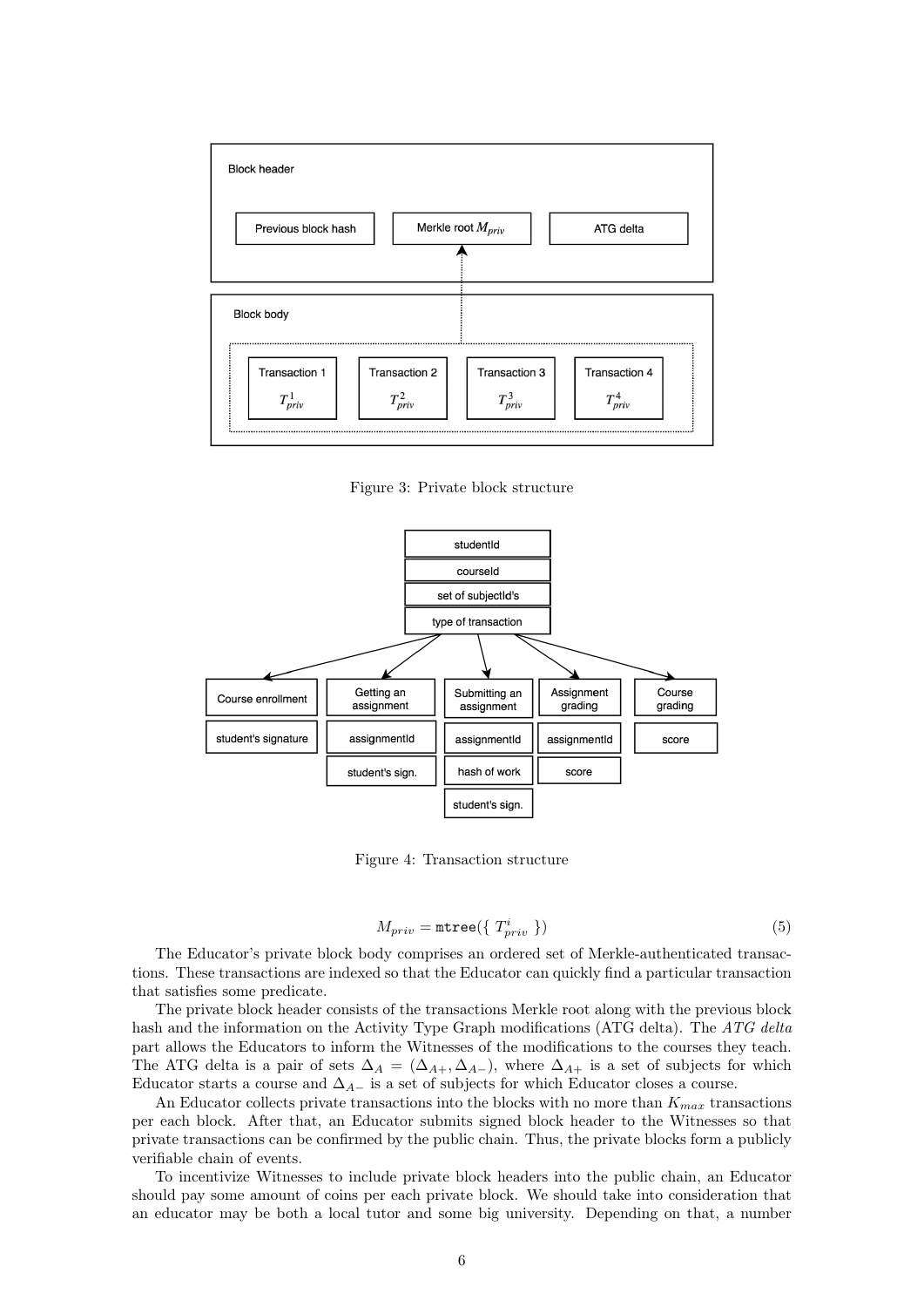

<span id="page-6-0"></span>Figure 5: Example of sized Merkle tree

of transactions per each block, as well as paying capacity, may differ. So the cost of a digest publication should linearly grow with the size of a block. Let the cost for publishing a public block header be

<span id="page-6-1"></span>
$$
C_{pub}(B) = \alpha_{pub} + \beta_{pub} \cdot N_{tr}(B)
$$
\n<sup>(6)</sup>

, where  $N_{tr}(B)$  is the number of transactions in private block B and  $\alpha_{pub}$  and  $\beta_{pub}$  are parameters of the network – a small constant fee and a linear price coefficient accordingly.

From the description above we can conclude that an educator may have an incentive to lie about the size of the tree. To achieve the ability to prove the number of transactions in the Merkle tree, we will store the size of the subtree with the hash in each node (as shown in [5\)](#page-6-0). So every transaction disclosure will also verify the size. Suppose that an Educator published a header hash with a wrong size, then every student which is collecting his own fair CV will see that an Educator deceives him, and moreover not a single data-disclosure deal would proceed.

Let's look at the example from the figure [5.](#page-6-0) Suppose we need to disclose  $data[2]$ . The path to the node H is  $A \to B \to E \to H$ . The proof nodes are C, D, and I. So the size of the tree is

$$
C.size + D.size + I.size + 1 = 5
$$

We also consider a possibility for small educators to form pools and release blocks together in order to reduce costs for each individual educator. See appendix [A.2](#page-12-0) for details.

#### 3.5 Public chain

The Witnesses maintain a public chain  $-$  a distributed ledger that contains publicly available information. If one wishes to perform a transaction on the public chain, she has to pay a certain fee that serves two purposes. First of all, the fee incentivizes the Witnesses to participate in the network and issue new blocks. Second, by requiring a fee for each transaction, we protect the public ledger from being spammed.

We present the structure of the public blocks in Figure [6.](#page-7-0) The public ledger contains the following information:

- 1. Modification history of the Activity Type Graph.
- 2. Private block headers.
- 3. Account balances and value transfer history.

There are two major ways to store the account balances and other state information: UTXO and account-based architectures. UTXO is an unspent transaction output, that contains some predicate – a condition that has to be fulfilled in order to spend the coins. To prove the money ownership, the spender provides a witness – an input that makes the predicate true. Thus, the UTXO-based architecture requires the transactions to be stateless, effectively limiting the application domain [\[1\]](#page-11-9). The unspent outputs with an associated state can be treated as smart-contracts in the accountbased architectures like Ethereum  $[13]$ . The state is stored in an off-chain storage – the state database. The transactions are treated as the modifications of the world state.

Disciplina uses an account-based ledger with contracts programmable in Plutus language [\[7\]](#page-11-10). Each account has an associated state, which comprises the account balance and other information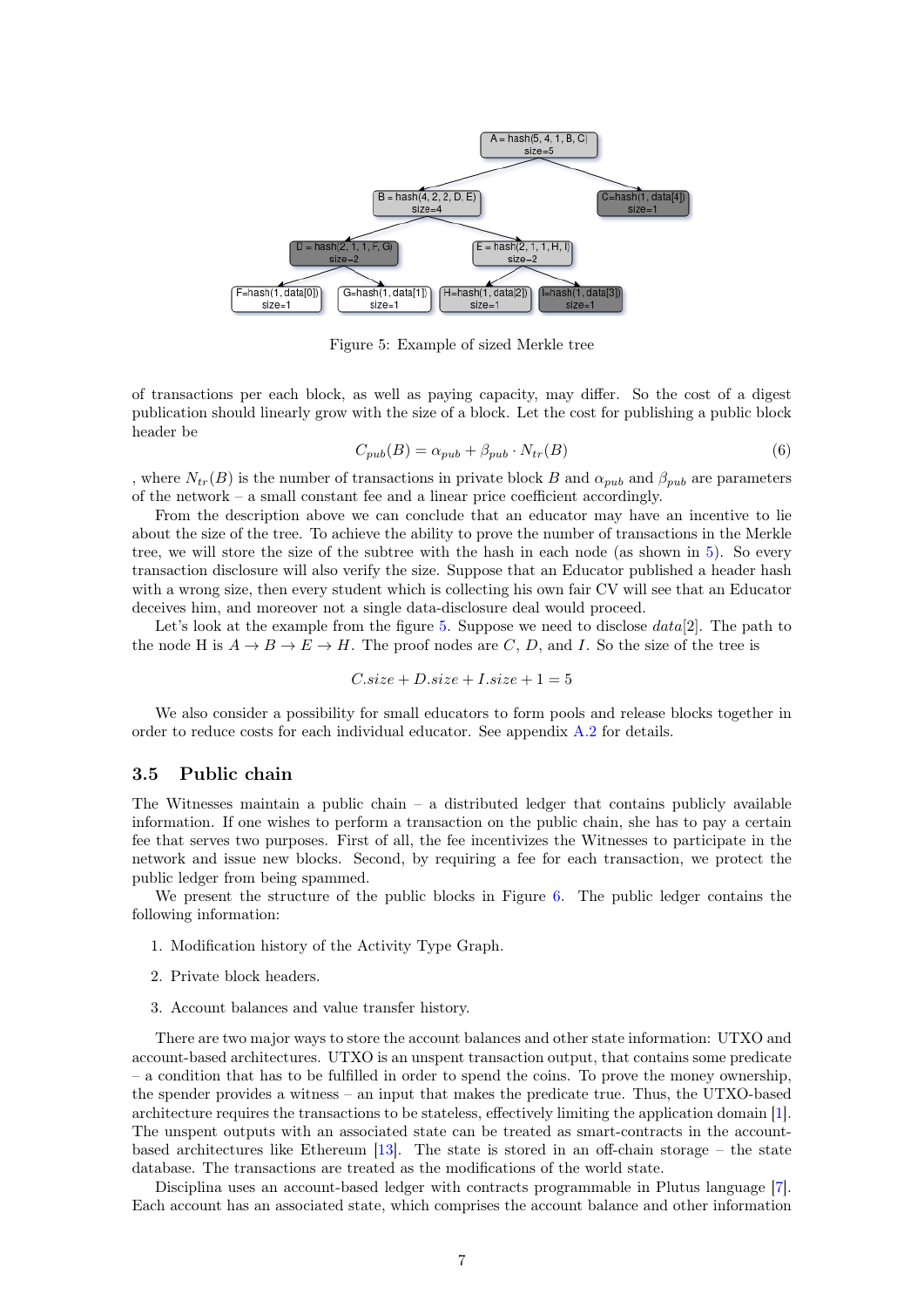

<span id="page-7-0"></span>Figure 6: Public block structure

(e. g.  $\log L$  of a data disclosure contract). The world state is a mapping between accounts and their states. In order to make this mapping easily verifiable, we use a structure called the authenticated  $AVL+$  tree introduced in [\[10\]](#page-11-11).

The recent achievements in the field of consensus protocols, like the provably secure Ouroboros [\[5\]](#page-11-12), allow us to build a public chain based on the Proof of Stake consensus rules. Thus, we can increase the transaction speed and drop the need for the expensive mining.

### <span id="page-7-2"></span>3.6 Fair CV

One of the main goals of the Disciplina platform is to provide a way for the Students to easily prove their educational records. We propose to duplicate the records in the Student's *digital CV*. This CV contains all the records that the parties have generated during the Student's educational process along with the validity proofs of that data (see Figure [7\)](#page-7-1).



<span id="page-7-1"></span>Figure 7: Student's authenticated CV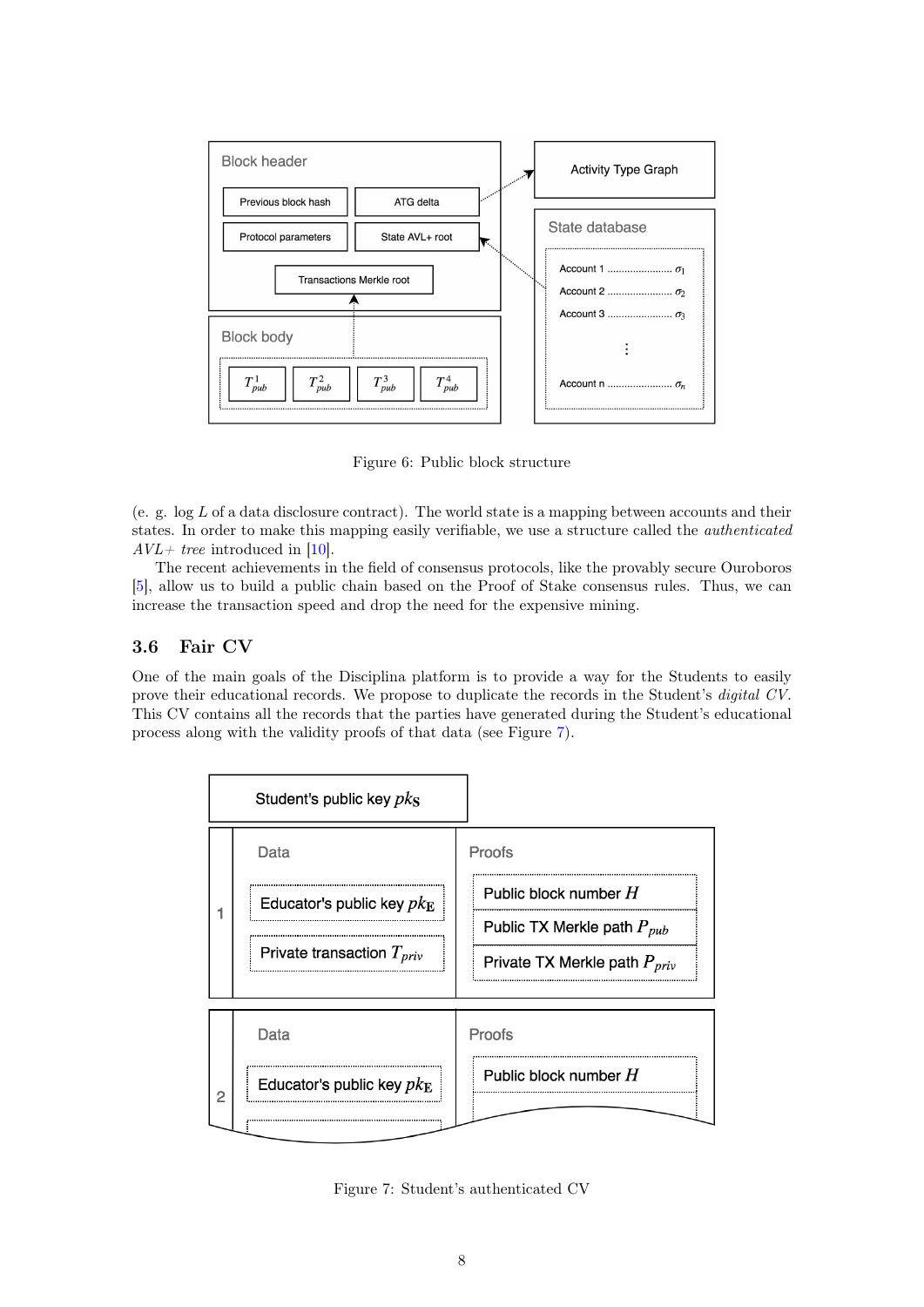In order to prove that some transaction actually occurred in some private block of the particular Educator, the student has to provide the cryptographic proofs along with the actual data. The cryptographic proof of the inclusion of an element in an authenticated data structure is generally a path of hashes. Let us denote the path of the element  $e$  in some authenticated data structure X as  $path(e, X)$ . Thus, the Student has to provide the following data:

- The Student's and the Educator's public keys  $pk_S$  and  $pk_E$ .
- The private transaction  $T_{priv}$  with the course and the grade.
- The Merkle path of the transaction in the journal:  $P_{priv} = \text{path}(T_{priv}, M_{priv})$ , where  $M_{priv}$ is a Merkle tree of the transactions in the private block.
- The public block number H and the Merkle path of the transaction  $T_{pub}$  that pushed the private block into the public chain:  $P_{pub} = \text{path}(T_{pub}, M_{pub})$ , where  $M_{pub}$  is a Merkle tree of the transactions in the block H.

Having this data one can prove the occurrence of a certain transaction in one of the Educator's private blocks without the need to request any data from the Educator during the validation process. Thus, any party can check the validity of the Student's CV for free if the Student wishes to disclose it.

Let  $\rho(e, P)$  be the function that substitutes the element e in path P and computes the root hash of the authenticated data structure. Then the validation process is as follows:

- 1. Query the public chain to find the block  $H$  and obtain the Merkle root of the transactions: root $(M_{muh})$ .
- 2. Check whether  $\rho(T_{pub}, P_{pub}) = \text{root}(M_{pub}).$
- 3. Check that the public transaction  $T_{pub}$  was signed with the Educator's public key  $pk_{\mathbf{E}}$ .
- 4. From the public transaction  $T_{pub}$  obtain the Merkle root of the private transactions:  $\text{root}(M_{priv})$ .
- 5. Check that  $\rho(T_{priv}, P_{priv}) = \text{root}(M_{priv}).$

These validation steps can prove that an Educator with a public key  $pk_{\mathbf{E}}$  issued a transaction  $T_{priv}$  in one of its private blocks. One can attribute the  $pk_{\mathbf{E}}$  to a particular real-world educational institution by checking the Educator's certificate as described in Section [3.1.](#page-2-0)

### <span id="page-8-0"></span>3.7 Data Disclosure

Disciplina architecture supports two types of data disclosure requests:

- 1. Request for a set of authenticated private transactions satisfying some predicate (see details in Section [3.3\)](#page-4-0)
- 2. Request for object disclosure

Here we describe a protocol of fair data trade between the Educator as a seller and some interested party as a buyer. Despite a few variations the protocol is almost the same for all three types of the data disclosure requests. We first lay out the private transactions disclosure protocol. Then we describe modifications to the protocol so that one can apply it to other types of data.

The process of data disclosure involves direct communication between a particular Educator E willing to disclose a part of the data, and an interested party  $\bf{B}$  (e. g. a recruiter), willing to pay for this data. Suppose  $E$  has some data  $D$ . In case of private transactions  $D$  is a set of *authenticated* transactions, i. e. tuples  $(T_{priv}, P_{priv}, H, P_{pub})$ . As shown in Section [3.6](#page-7-2) this data along with the educator's public key is enough to prove that a certain transaction  $T_{priv}$  actually occurred in some private block of the given educator.

The protocol fairness is guaranteed by a contract on the public chain. The contract is able to hold money and is stateful: it is capable of storing a  $log L$  with data. All the data that parties send to the contract is appended to L.

1. The buyer **B** sends a signed search query  $\text{Sig}_{\text{B}}(Q)$  directly to the seller **E**.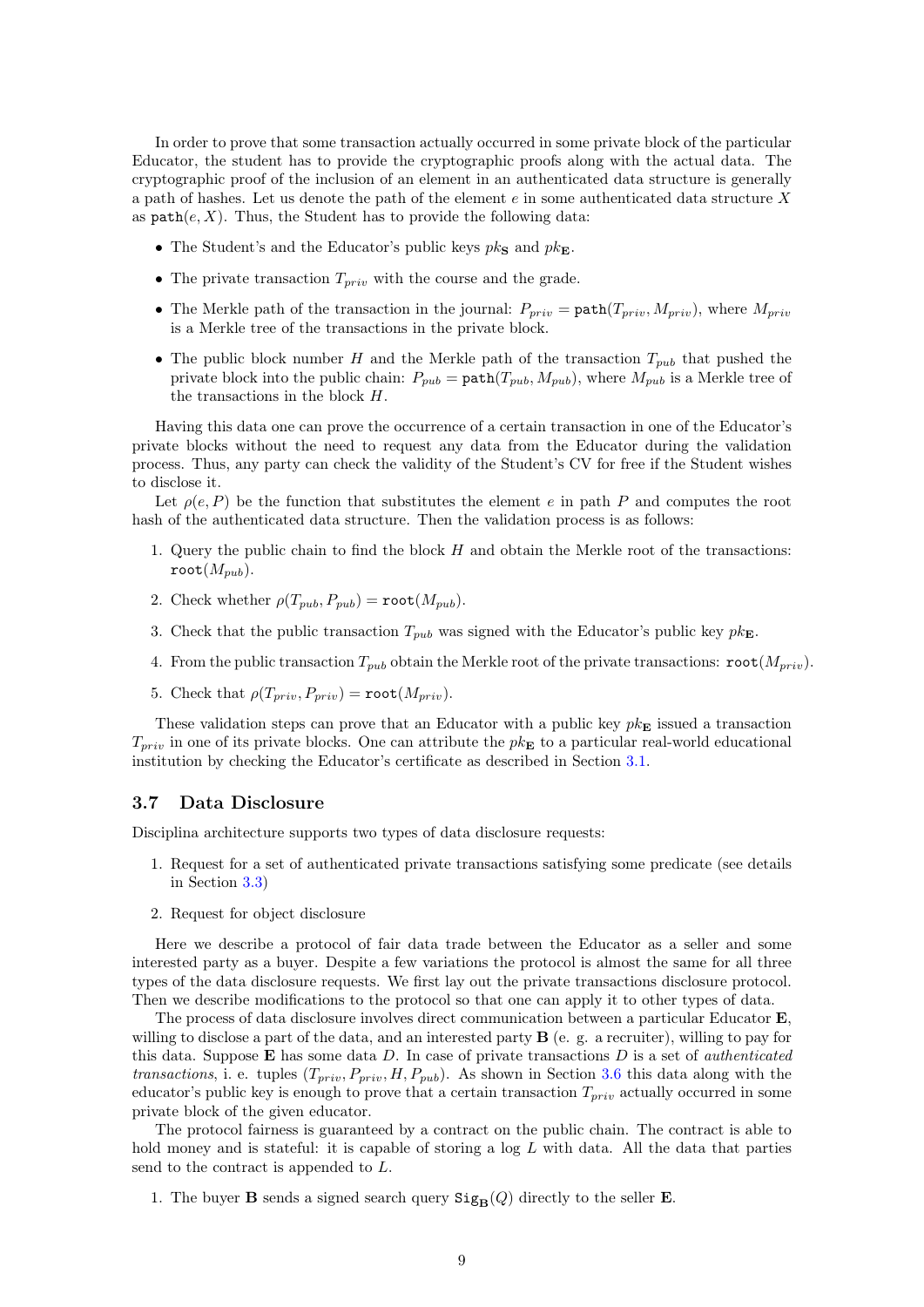2. Let  $D$  be a set of authenticated transactions relevant for the query  $Q$ . E divides  $D$  into  $N$ chunks. When disclosing private transaction, one chunk  $d_i$  is a transaction with proofs that it was included in a certain private block:

$$
d_i: (T_{priv}^i, P_{priv}^i, H^{(i)}, P_{pub}^i)
$$
\n
$$
\tag{7}
$$

3. E generates a symmetric key k and encrypts each  $d_i$  with k. Then she makes an array of encrypted chunks:

$$
D_{\mathbf{a}} = \{ \mathbf{E}_k(d_1), \ \mathbf{E}_k(d_2), \ \dots, \ \mathbf{E}_k(d_N) \}
$$
 (8)

- 4. E computes the size of the encrypted answer  $s = \texttt{sizeof}(D_{\text{A}})$ , the cost of this data  $C_D \sim s$ , and the Merkle root of the data  $R = \text{root}(\text{mtree}(D_{\mathbf{a}})).$
- 5. E sends  $\text{Sig}_{\mathbf{E}}(C_D, s, R, \mathbf{H}(Q))$  directly to the buyer.
- 6. If buyer agrees to pay the price, she generates a new keypair  $(pk_{\rm B}, s k_{\rm B})$ . Then she initializes the contract with the data provided by the Seller, search query Q, its own temporary trade public key  $pk_{\mathbf{B}}$  and  $C_D$  amount of money.
- <span id="page-9-0"></span>7. If **E** agrees to proceed, she sends a predefined amount of money  $C_E$  to the contract address.  $C_E$  is a security deposit: if **E** tries to cheat, she would lose this money.
- 8. E transfers the encrypted data chunks  $D_{\mathbf{a}}$  directly to the buyer. B computes the Merkle root R' and the size s' of the received data  $D_{\mathbf{Q}}$ ':

$$
R' = \text{root}(\text{mtree}(D_{\mathbf{a}}'))\tag{9}
$$

$$
s' = \text{sizeof}(D_{\mathbf{a}}') \tag{10}
$$

<span id="page-9-1"></span>9. **B** makes a transaction with a receipt  $\text{Sig}_{\text{B}}(\lbrace R', s' \rbrace)$  to the contract address. The parties can proceed if and only if the following is true:

$$
(R'=R)\ \wedge\ (s'=s)\tag{11}
$$

Otherwise, the protocol halts.

- <span id="page-9-2"></span>10. **E** sends  $\text{Sig}_{\mathbf{E}}(\mathbf{E}_{\mathbf{B}}(k))$  to the contract.
- <span id="page-9-3"></span>11. B decyphers and checks the received data.
	- In case all the data is correct the Buyer sends a signed accept to the contract.
	- In case some data chunk  $e_i \in D_{\mathbf{\Delta}}$  is invalid, **B** sends

$$
\mathtt{Sig}_{\mathbf{B}}(\{ \; sk_{\mathbf{B}}, \; e_i, \; \mathtt{path}(e_i, \; \mathtt{mtree}(D_{\pmb{\Delta}})) \; \})
$$

to the contract. By doing so,  $\bf{B}$  reveals the data chunk  $d_i$  corresponding to the encrypted chunk  $e_i$ . She also shares proof that  $e_i$  was indeed part of a Merkle tree with root R. The contract checks the validity of  $d_i$  and decides whether **B** has rightfully accused **E** of cheating.

• In case chunks  $d_i$  and  $d_j$  have duplicate entries, **B** sends

$$
\texttt{Sig}_{\textbf{B}}(\{ \text{ sk}_{\textbf{B}}, \text{ } e_i, \text{ path}(e_i, \text{ mtree}(D_{\textbf{A}})), \\ \text{ } e_j, \text{ path}(e_j, \text{ mtree}(D_{\textbf{A}})) \ \})
$$

to the contract. The contract checks whether  $d_i$  and  $d_j$  do indeed have duplicate entries and blames E for cheating if it is true.

The contract considers the data chunk  $d_i$  valid if and only if:

- 1. The transaction in  $d_i$  is unique.
- 2. The transaction in  $d_i$  has valid proofs of existence (like described in Section [3.6\)](#page-7-2).
- 3. The transaction in  $d_i$  make the predicate  $Q$  true.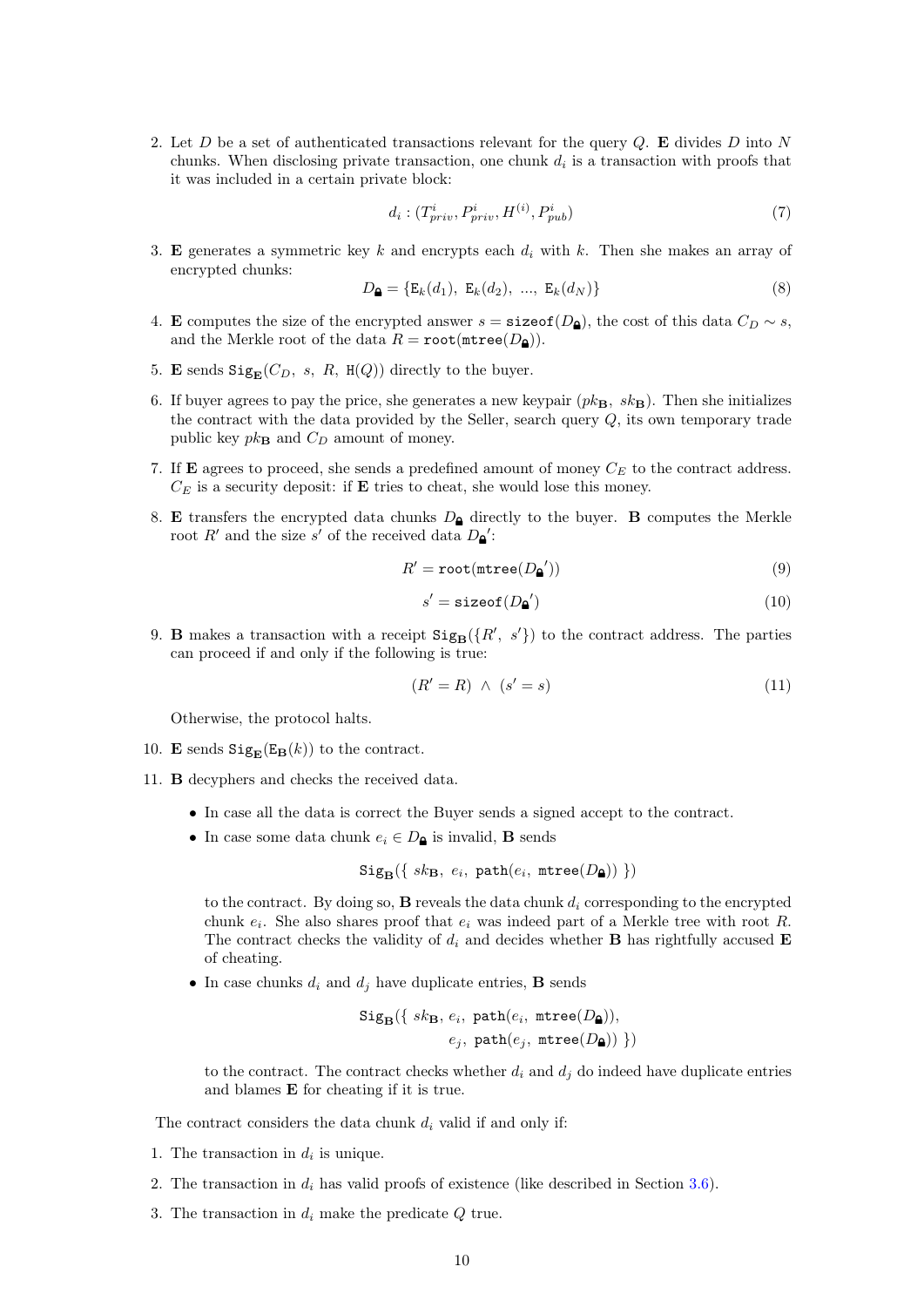| Condition         | <b>Step</b> | Consequence                                                                              |
|-------------------|-------------|------------------------------------------------------------------------------------------|
| $\Delta t > \tau$ | 7           |                                                                                          |
| $\Delta t > \tau$ | 9           | $\bf{B}, \bf{E}$ get their money back because $\bf{E}$ wasn't able to correctly transfer |
| $R' \neq R$       | 9           | the data to $\bf{B}$ .                                                                   |
| $s' \neq s$       | 9           |                                                                                          |
| $\Delta t > \tau$ | 10          | <b>B</b> , <b>E</b> get their money back because <b>B</b> has received the encrypted     |
|                   |             | data, but $E$ nas not been able to share the key $k$ for it                              |
| $\Delta t > \tau$ | 11          | <b>E</b> gets $C_E$ and $C_D$ : <b>E</b> correctly shared data to <b>B</b>               |
| accept            | 11          |                                                                                          |
| from $\bf{B}$     |             |                                                                                          |
| reject            | 11          | The dispute situation. In case $\bf{B}$ proofs $\bf{E}$ cheated, $\bf{E}$ loses her      |
| from $\bf{B}$     |             | security deposit $C_F$ . Otherwise, <b>E</b> receives both $C_F$ and $C_D$ .             |

<span id="page-10-0"></span>Table 1: Data disclosure protocol exit points

The on-chain communications of the parties (steps [7,](#page-9-0) [9,](#page-9-1) [10,](#page-9-2) [11\)](#page-9-3) are bounded by a time frame  $\tau$ . In order for the transaction to be valid, the time  $\Delta t$  passed since the previous on-chain step has to be less than or equal to  $\tau$ . In case  $\Delta t > \tau$  the communication between the parties is considered over, and one of the protocol exit points is automatically triggered. The protocol exit points are described in detail in Table [1.](#page-10-0)

The proposed algorithm (though with some modifications) can be applied to object disclosure requests. Here we define these modifications:

- Q: root( $\text{mtree}(Object)$ ) query by the object hash.
- $d_i$ : (chunk, path(chunk, mtree(Object)) the data being revealed is an object: uncategorized blob of data relevant to a particular transaction. The object is split into chunks of size no more than 1 KiB and transferred along with proofs.
- Validation: check that a chunk is indeed a part of the object with root Q.

## 4 Future work

The current architecture of the Disciplina platform heavily relies on the fact that a new Educator should gain acceptance from other Educator to join the network, and ratings of a new Educator are determined by other Educators accepting it. However, it is possible that other Educators would provide unfair ratings: for example, they could ignore the existence of private teachers, thus making their contributions less valuable, or purposefully lower the ratings of competitors entering the network.

Such problems can be avoided if we carefully integrate the algorithm of rating computation into our architecture. The ratings would be based on the on-chain sources of information and provide equal opportunities for both private teachers and large educational institutions. However, integrating the rating system into the arhitecture poses several design challenges that we have to solve.

## 5 Conclusion

In this paper we presented the architecture of the Disciplina platform. The described architecture provides a way to store educational records in the blockchain while preserving the privacy of these records. The concepts of private chains and a digital CV make it possible to verify the educational records of a particular person. Educational institutions are connected in a web of trust to provide credibility for each institution and, consequently, to digital CVs of their alumni.

We developed our platform not only as the source of trust, but also as a database of the students from all over the world. We believe that the data that is stored in the system has a value in itself.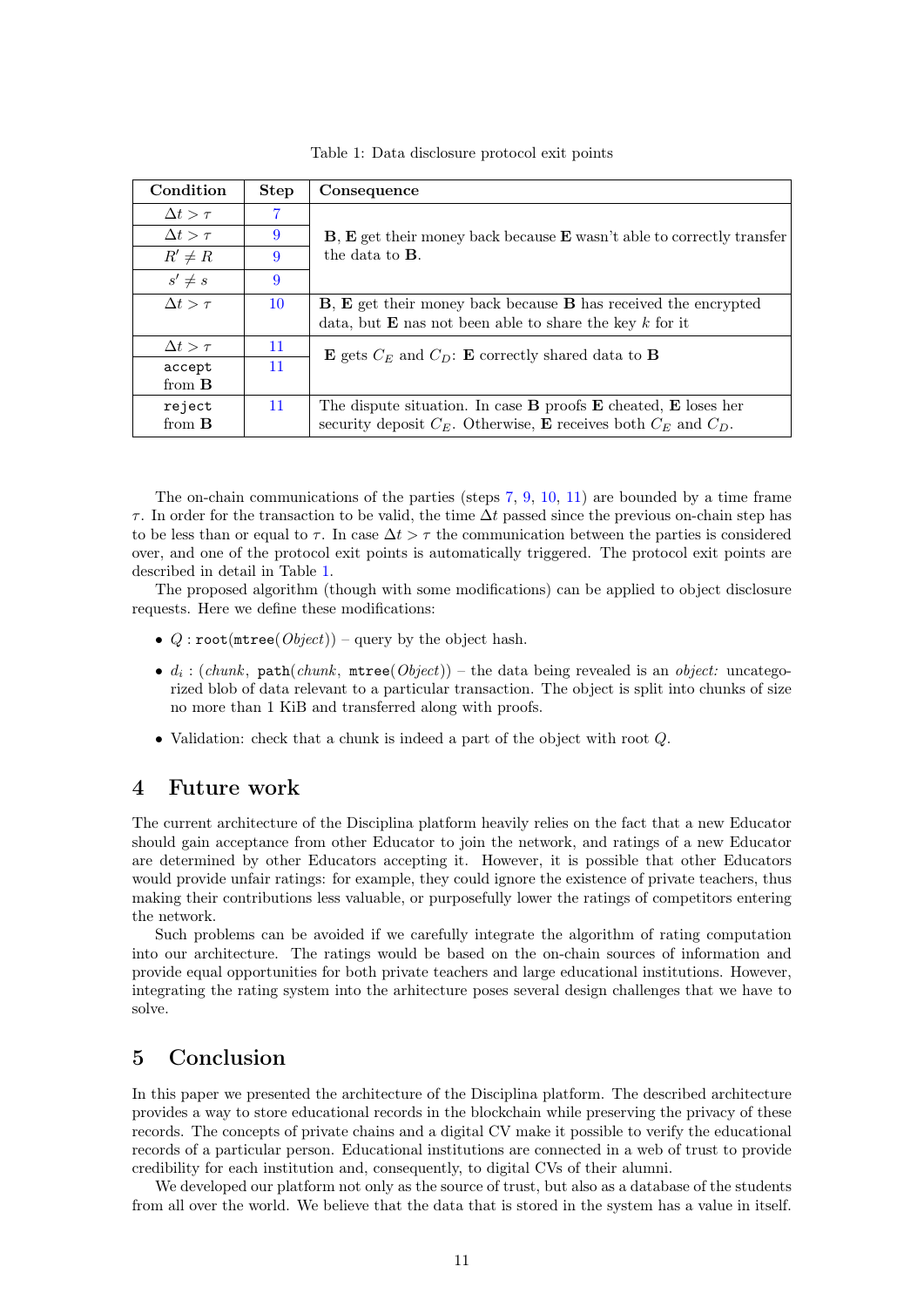The need to disclose this data was also addressed in the paper: we described a mechanism for the fair data trade and the measures against the secondary market creation.

## References

- <span id="page-11-9"></span>[1] Iddo Bentov, Ranjit Kumaresan, and Andrew Miller. "Instantaneous Decentralized Poker". In: arXiv preprint arXiv:1701.06726 (2017).
- <span id="page-11-3"></span>[2] Christian Cachin. "Architecture of the Hyperledger blockchain fabric". In: Workshop on Distributed Cryptocurrencies and Consensus Ledgers. 2016.
- <span id="page-11-6"></span>[3] Peter Devine. "Blockchain learning: can crypto-currency methods be appropriated to enhance online learning?" In: (2015).
- <span id="page-11-4"></span>[4] Kadena: Scalable blockchain. <https://kadena.io/>.
- <span id="page-11-12"></span>[5] Aggelos Kiayias et al. "Ouroboros: A provably secure proof-of-stake blockchain protocol". In: Annual International Cryptology Conference. Springer. 2017, pp. 357–388.
- <span id="page-11-2"></span>[6] Jae Kwon. "Tendermint: Consensus without mining". In: Draft v. 0.6, fall (2014).
- <span id="page-11-10"></span>[7] Darryl McAdams. Formal Specification of the Plutus Language. [https : / / github . com /](https://github.com/input-output-hk/plutus-prototype/blob/master/docs/spec/Formal%20Specification%20of%20the%20Plutus%20Language%20-%20McAdams.pdf) [input-output-hk/plutus-prototype/blob/master/docs/spec/Formal%20Specification](https://github.com/input-output-hk/plutus-prototype/blob/master/docs/spec/Formal%20Specification%20of%20the%20Plutus%20Language%20-%20McAdams.pdf)% [20of%20the%20Plutus%20Language%20-%20McAdams.pdf](https://github.com/input-output-hk/plutus-prototype/blob/master/docs/spec/Formal%20Specification%20of%20the%20Plutus%20Language%20-%20McAdams.pdf).
- <span id="page-11-8"></span>[8] Ralph C Merkle. "A certified digital signature". In: Conference on the Theory and Application of Cryptology. Springer. 1989, pp. 218–238.
- <span id="page-11-0"></span>[9] Satoshi Nakamoto. Bitcoin: A peer-to-peer electronic cash system. 2008.
- <span id="page-11-11"></span>[10] Leonid Reyzin et al. "Improving Authenticated Dynamic Dictionaries, with Applications to Cryptocurrencies." In: IACR Cryptology ePrint Archive 2016 (2016), p. 994.
- <span id="page-11-7"></span>[11] Sony Global Education. <https://www.sonyged.com/>.
- <span id="page-11-5"></span>[12] Melanie Swan. Blockchain: Blueprint for a new economy. O'Reilly Media, Inc., 2015.
- <span id="page-11-1"></span>[13] Gavin Wood. "Ethereum: A secure decentralised generalised transaction ledger". In: Ethereum Project Yellow Paper 151 (2014).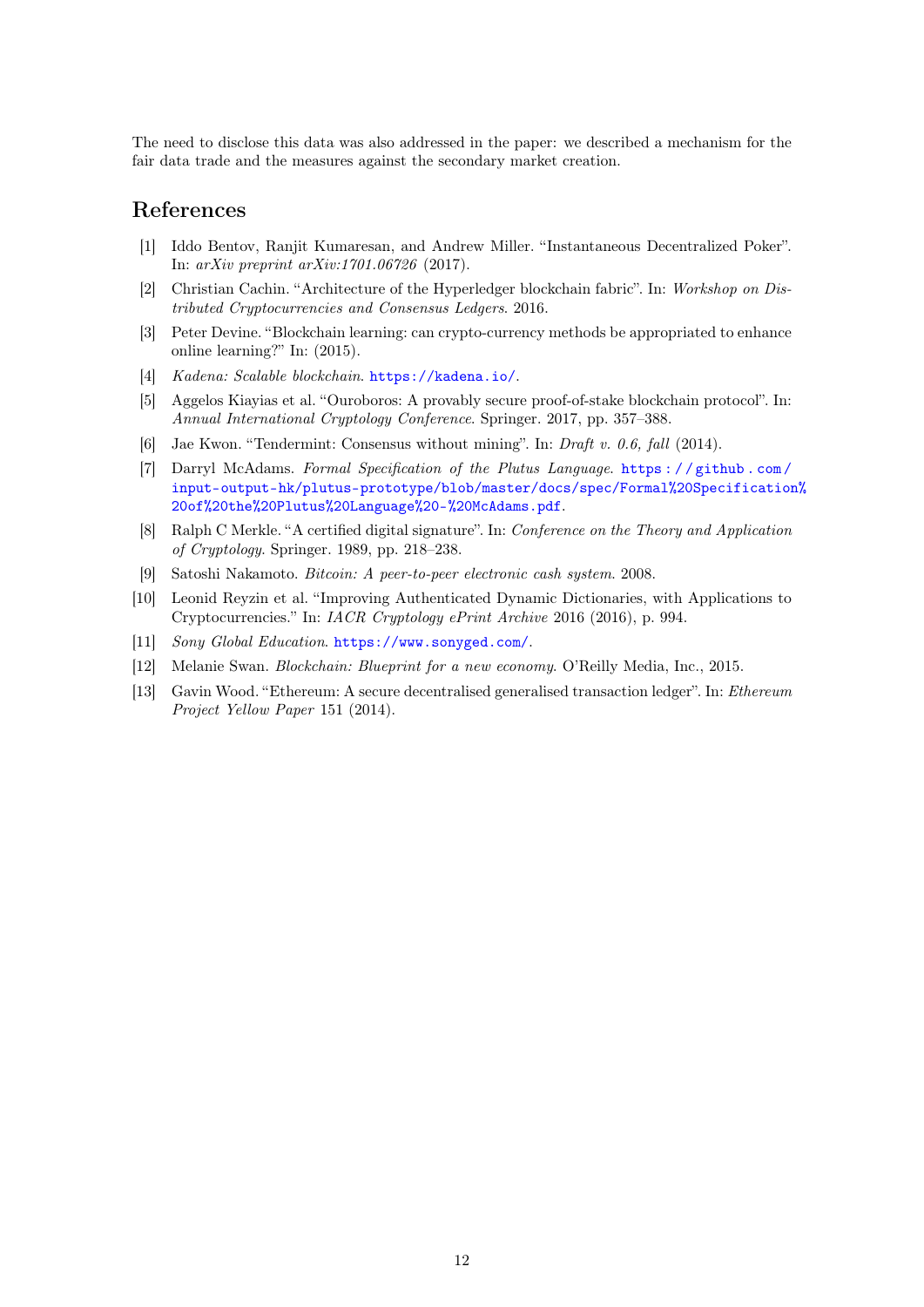## A Appendix

## A.1 Notations

<span id="page-12-1"></span>

| <b>Notation</b>                      | Description                                                                                |  |
|--------------------------------------|--------------------------------------------------------------------------------------------|--|
| $\mathbf{A}$                         | A party that takes part in the protocol                                                    |  |
| H(m)                                 | Result of applying a collision-resistant hash-function $H$ to a message $m$                |  |
| mtree(a)                             | Merkle tree of the data array $a$                                                          |  |
| $\texttt{root}(M)$                   | Root element of the Merkle tree M                                                          |  |
| path(e, M)                           | Path of the element $e$ in the Merkle tree $M$                                             |  |
| $\boldsymbol{k}$                     | Symmetric key                                                                              |  |
| $pk_{\mathbf{A}}, sk_{\mathbf{A}}$   | Public and secret keys of <b>A</b>                                                         |  |
| $E_k(m)$                             | Symmetric encryption with the key $k$                                                      |  |
| $E_{\mathbf{A}}(m)$                  | Asymmetric encryption with the key $pk_{\mathbf{A}}^{\mathbf{1}}$                          |  |
| $\operatorname{Sig}_{\mathbf{A}}(m)$ | Tuple $(A, m, sig(sk_{A}, H(m))$ , where sig is a digital signature algorithm <sup>1</sup> |  |
| sizeof(m)                            | Size of $m$ in bytes                                                                       |  |
| ₩                                    | Binary string concatenation                                                                |  |

## <span id="page-12-0"></span>A.2 Partially centralized educators

In the Section [3.4](#page-4-1) we have concluded that the cost of the private block proof publication should depend on the size of the corresponding Merkle tree. This is done in order to scale spendings of different educators with amount of data they produce and store in their private blockchains.

But this solution has a disadvantage: the Witnesses are more incentivized to include proofs from large educators in public blocks rather than from small educators, as proofs from large educators contain more fees. If block size is limited, it may lead to delays of inclusion of small educators' proofs in the public blockchain.

In order to resolve this problem, small educators can use trusted third-party services (e. g. <teachmeplease.com>) for interacting with Disciplina platform instead of running Educator nodes by themselves. But this means that third-party service has access to all the educator's data, including marks and assignments of her students, and also receives all the revenue for trading this data. Some small educators might find this option unacceptable.

Therefore, we propose a mechanism of *educator pools*, which allow small educators to delegate block proof publishing to a third party in a partially trustless way.

The idea is the following:

- Every small Educator still maintains her own small private chain
- When a small Educator forms a block in her private chain, she sends the block header to a third party called pool manager instead of publishing it directly to Witnesses. Another difference is that Educator should also send a separate signature for her  $ATG$  delta (if it's not empty).
- A pool manager collects block headers from Educators until total number of transactions in all Educator's blocks is more than some threshold  $K_{min}$ .
- Then pool manager builds a sized Merkle tree over the list of received Educator's block headers, forming a second-level block (Fig. [8\)](#page-13-0). The header of second-level block gets published on the public blockchain. Instead of containing a single  $ATG$  delta, the header of this secondlevel block contains a list of separate signed ATG deltas of small educators. We assume that this approach would not create a problem of oversized block headers because Educators don't typically create and close courses very often, and an average number of ATG deltas in every single block header will stay small.

<sup>&</sup>lt;sup>1</sup>The particular keys  $pk_{\mathbf{A}}$  and  $sk_{\mathbf{A}}$  belonging to the party **A** are generally deducible from the context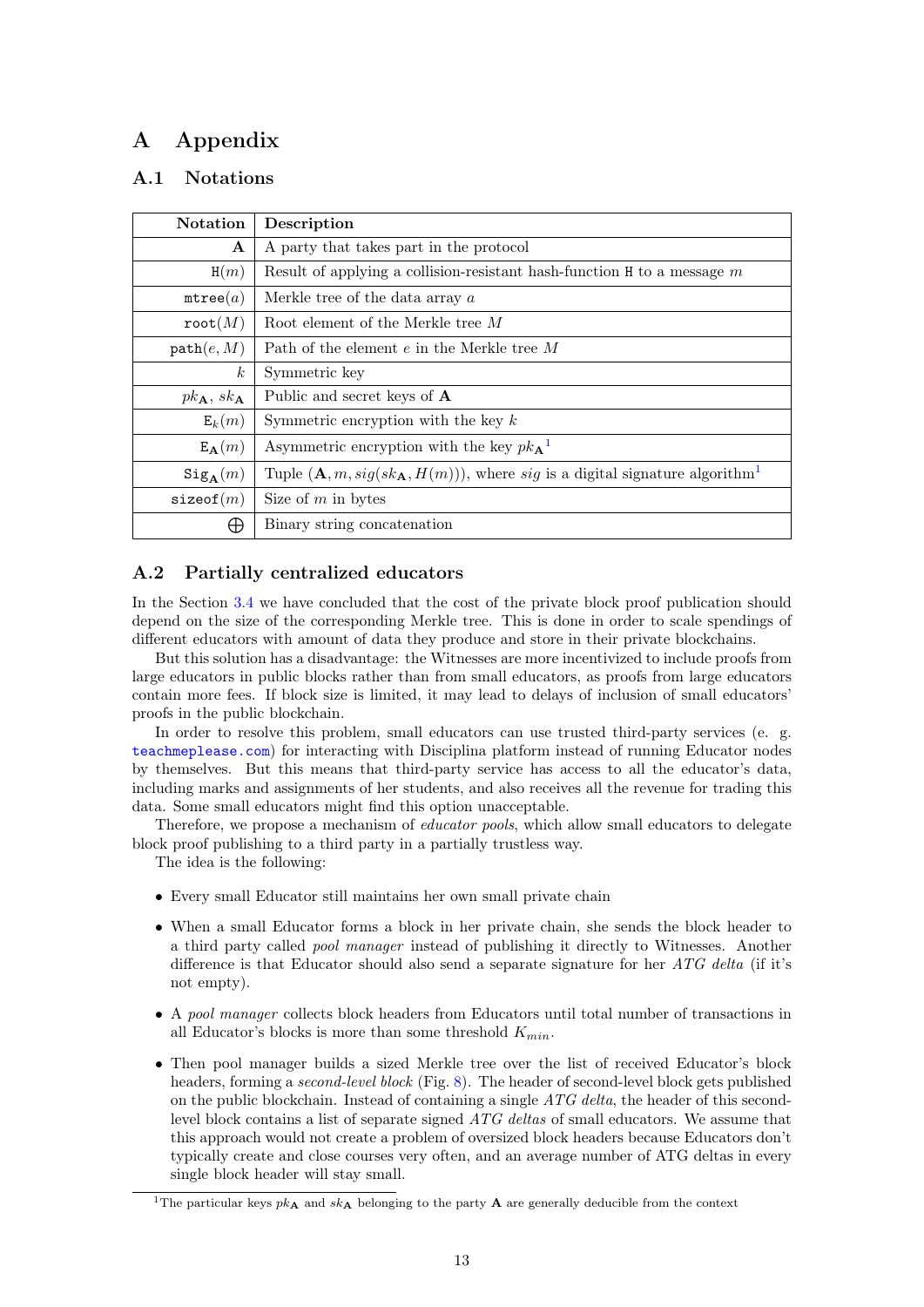

<span id="page-13-0"></span>Figure 8: Two-level hierarchical sized Merkle tree for a block published by a pool manager

- After constructing a second-level block, pool manager sends each of the small Educators a path to their block headers in a second-level sized Merkle tree.
- Having this path, each Educator can construct a publicly verifiable proof for any transaction in her private block by simply concatenating this path with a path to transaction in a firstlevel Merkle tree.

For every processed block header small educator pays pool manager a fee calculated by this formula:

$$
C_{pool}(B) = \alpha_{pool} + \beta_{pub} \cdot N_{tr}(B)
$$
\n(12)

where  $\beta_{pub}$  is a network price coefficient from [6,](#page-6-1) and  $\alpha_{pool}$  is a constant fee set by the pool manager.

If a pool manager sets such  $\alpha_{pool}$  that  $\alpha_{pool} < \alpha_{pub}$ , but  $\alpha_{pool} N > \alpha_{pub}$ , then for every published second-level block a pool manager gains  $\alpha_{pool}N - \alpha_{pub}$  coins, while every Educator in pool pays less for the block header publishing then if published directly to Witnesses. Therefore, every participant has an incentive to remain in the pool.

However, such approach poses a threat of excessive centralization in the network – it might happen so that all educators would find it beneficial to join one huge pool, which will be able to provide the lowest pool fees due to amount of its clients. In order to avoid this, we might change the formula  $6$  in a way which diminishes the profits of joining the pool for big educators:

$$
C_{pub}(B) = \alpha_{pub} \cdot \mathbb{1}_{\{N_{tr} < K_{tr}\}} + \beta_{pub} \cdot N_{tr} \tag{13}
$$

where  $K_{tr}$  is a sufficiently big threshold value. This formula ensures that educators which publish large blocks don't pay constant  $\alpha_{pub}$  coins for every block, which makes it unprofitable for them to use pools.

Note that a small Educator participating in the pool should slightly change the structure of his own chain. Every block header should contain a hash of previous one (as described in Section [3.4\)](#page-4-1), but blocks of an Educator participating in the pool are published only as part of second-level pooled block. So the educator's block header should contain a header hash of a second-level block containing previous first-level block in educator's chain instead of header hash of previous first-level block.

We don't yet provide a fully trustless solution for pooling. Small Educators should trust a pool manager to provide correct second-level proofs of their blocks, and in theory an adversarial pool manager may cheat on Educators by not including their block headers in a published second-level block after she received the money. However, we assume that deceiving the small educators and losing them as a long-term clients is far less profitable than being honest. Nevertheless, we are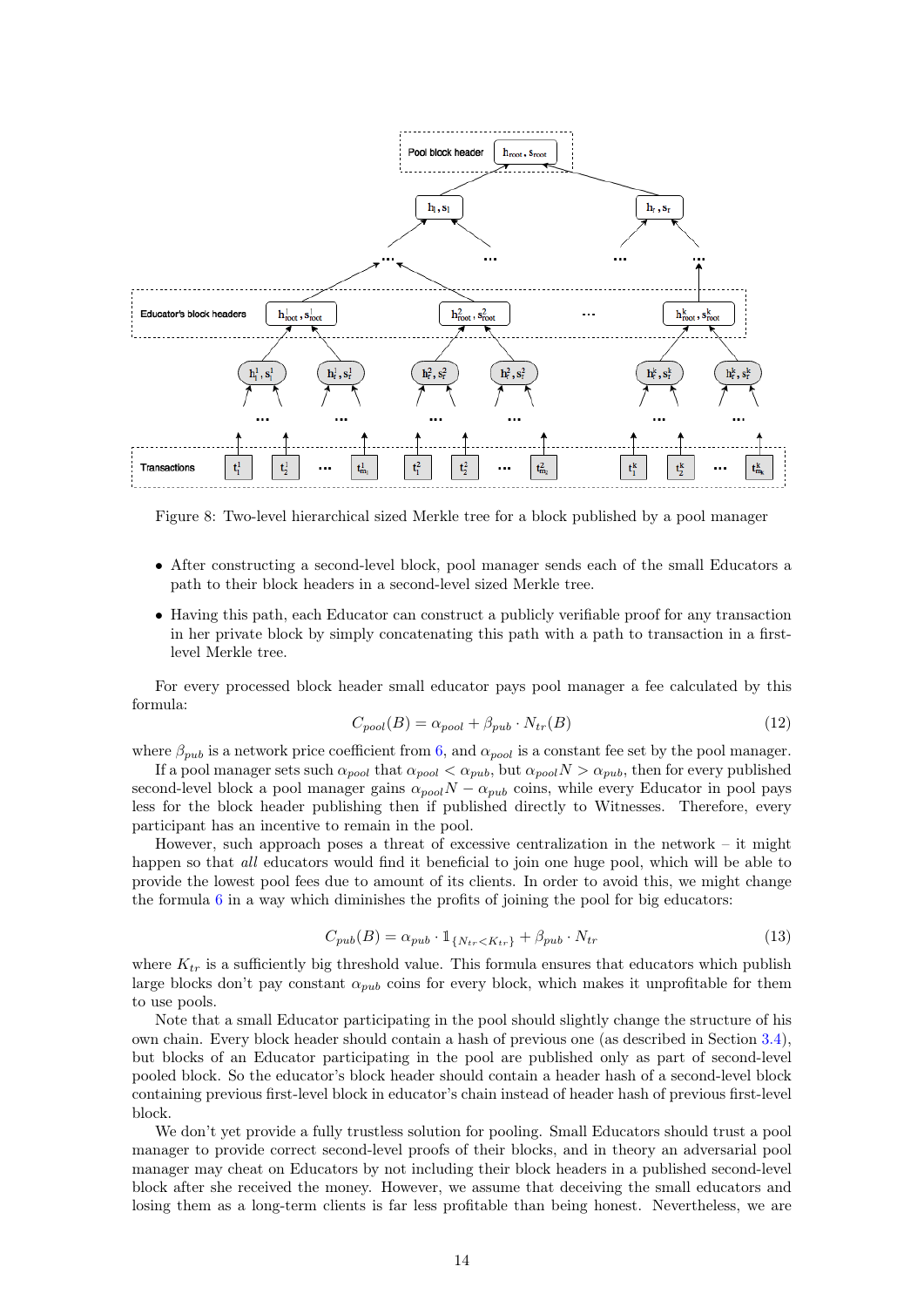currently working on a fully trustless pooling protocol based on a smart contract which ensures that a pool manager cannot deceive any Educator.

The idea of pooling also improves the performance of the system, because it reduces the amount of information published on public chain. Lots of private block headers issued by lots of educators are replaced by few private block headers issued by large educators and pools.

### A.3 Smart-contract implementation

### A.3.1 Accounts

There are 2 kinds of accounts:

- Personal: created for each client, directly belongs to that client;
- Robot: created by client, doesn't belong directly to that client (and anyone else); represents smart contract.

Robot account should contain, aside from token mapping:

- Data storage for smart contract state;
- The code to control the account, compiled to Plutus Core language.

The Plutus Core language allows declaring a module with exported (public) methods. These methods will be the public API for the account.

One can evaluate the Plutus Core code itself (not just call public methods) if account directly belongs to her. Personal accounts don't have any persistent associated code to control them.

### A.3.2 Scripting

The Plutus language will be used to program Robot nodes. Any interaction with account is done via Plutus code.

The evaluation cost is collected and summed into Fee.

"Sandbox run" can be performed, to check costs and programming errors.

We will call natively-implemented functions to be called from Plutus Core "NIFs".

Each atomic step of execution has an invocation cost.

### A.3.3 NIFs

NIF is an action to be invoked on Account. NIF is the only source of changes in Account.

Any operation on the Account to be implemented should be represented as a call to NIF OR as a sequence of NIF-calls. This will allow us to reason about security/validity of operations with more confidence and limit the access and scope of each operation.

#### A.3.4 Transaction

We will cover "simple money transfer" and "data disclosure" transactions in this section.

"Simple money transfer" transactions will be implemented as transactions with empty "function call" field.

Transferral transaction must contain:

- Sender signature;
- Receiver signature;
- Amount and kind of funds transferred (must be non-zero overall);
- "Nonce" to prevent double-invocation.
- (Optional) textual message for the receiver;
- (Optional) function call to be invoked upon transaction approval.
- Digest of all other fields, encrypted with Sender private key.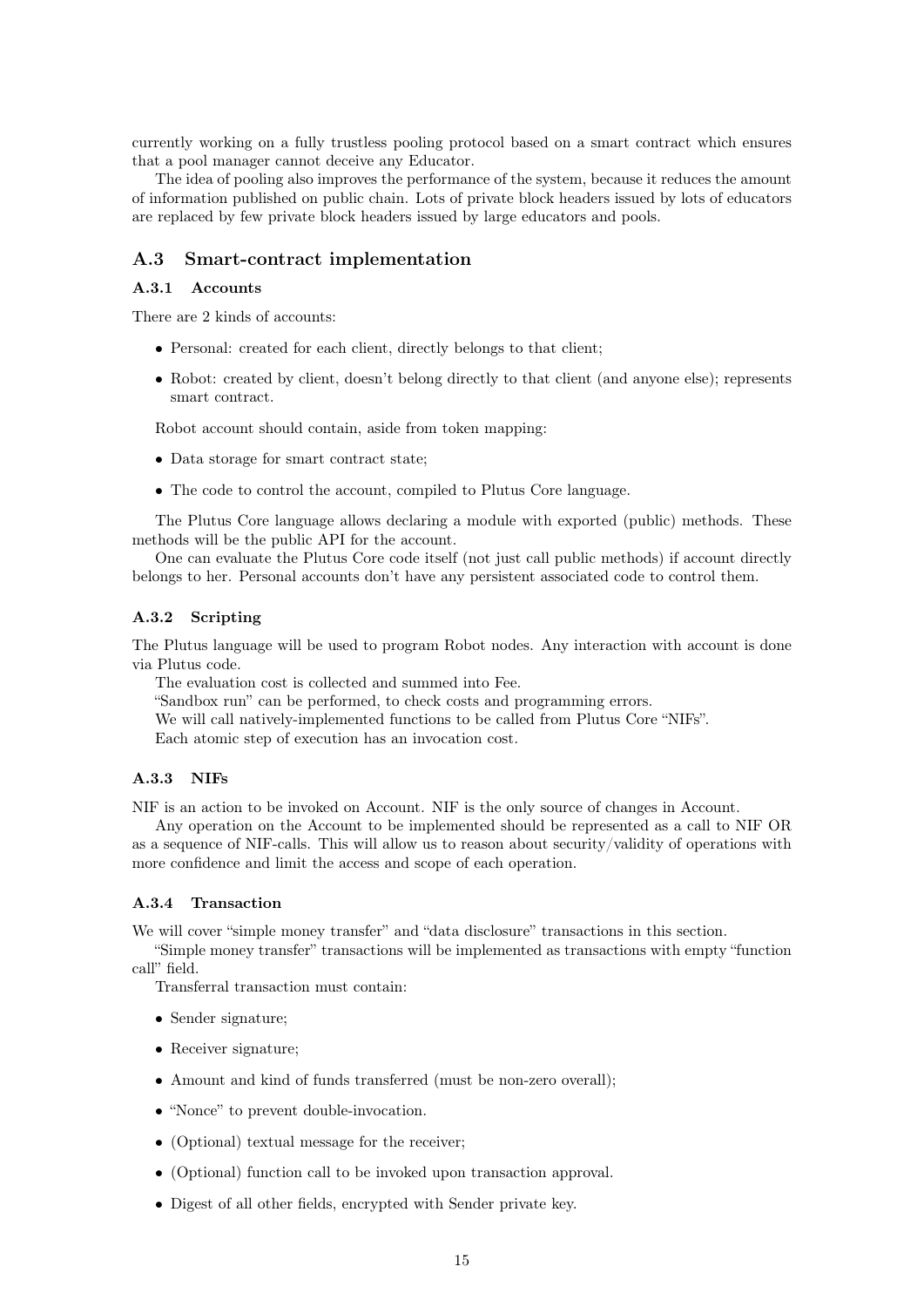Transaction is the only way for accounts to interact.

Function call (if present) will contain the name of exported function and arguments to be supplied upon invocation.

The function would be invoked like that:

function-name(Sender-signature, amount, value1, value2, ..., valueN)

On successful code invocation, money will be transmitted to the Target account and the costs will be demanded from the Sender. If the code fails, the transaction is not published as successful and is rejected.

If there is not enough money supplied for the operation or the code raised an error, whole transaction will fail.

If there is no function call in a transaction, the code invocation is assumed successful.

The Gas fee for transaction approval will be calculated as sum of costs for atomic actions performed.

### A.3.5 Implementation of the data disclosure protocol using Robot account

We assume that we have 2 sides:

- Buyer
- Seller.

"Gas" below is the estimation of the operation cost. The name and the idea are taken from Ethereum. "Fee" is a forfeit to either side trying to deceive the opponent. "Sum" is the price of the data to be sold.

Robot would work as follows. The Buyer invokes a transaction which runs code directly on his account, that constructs a robot with the following exported methods:

- start-trade();
- accept-encrypted(encrypted-mroot, size);
- send-encrypted-secret(encrypted-secret);
- handshake();
- reject(sk, block, proof-enc);
- cancel(),

carrying Sum + Fee + Gas amount of currency and some predicate to check the data if applicable. This robot is initialized with the following data:

- Cost in tokens;
- Size of the encrypted data;
- Merkle tree root of encrypted data;
- Timeout, after which the account is destroyed;
- Sink, a person whom the remaining money will be send on timeout;
- Destructor, a procedure to invoke on timeout.

Here is the state machine of that Robot-account:

```
(0) Account has just been created.
 "start-trade" from Seller
   WHEN transferred amount = Fee
     Notify Buyer
     AND GOTO 1
```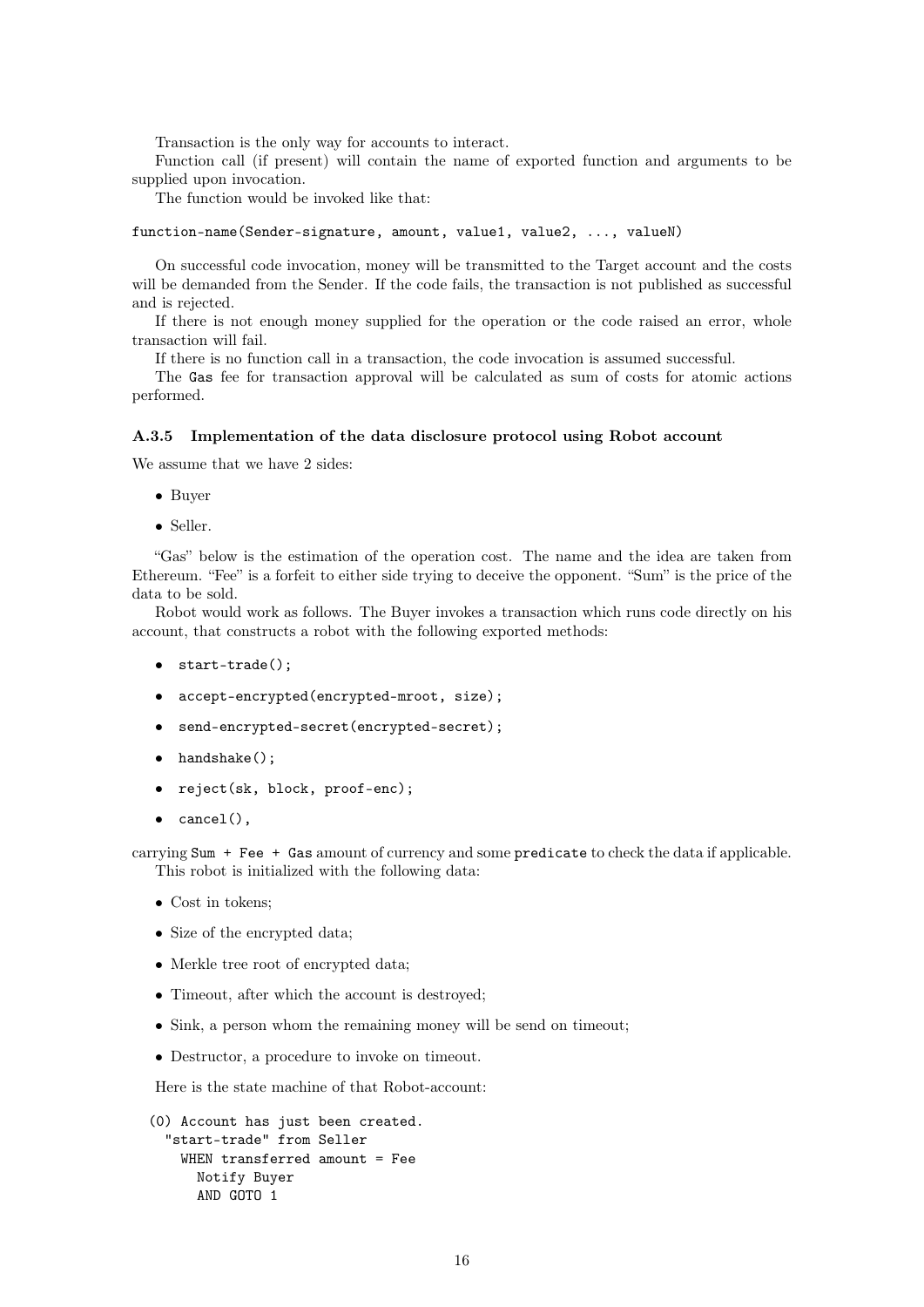```
(1) The trade is started.
 "accept-encrypted(encrypted-mroot, size)" from Buyer
   IF encrypted Merkle root and size are the same as initially set in Robot state,
     GOTO 2
   ELSE
     GOTO 8
 Timeout!
   GOTO 8
(2) Data was transferred. Seller encrypts a session key with the Buyer's public key.
 "send-encrypted-secret(encrypted-secret)" from Seller
 Notify Buyer
(3) Off the band, the symmetric key is sent.
 "reject(sk, block, encrypted-proof)" from Buyer
   GOTO 4
 "handshake" from Buyer
   GOTO 5
 Timeout!
   GOTO 6
(4) Arbitration.
 The robot performs check.
 If it finds that Buyer is right (block invalidates proofs OR the predicate fails),
   GOTO 7
 else if Seller is right
   GOTO 6
(5) Cleanup I.
 (Sum + Fee) is sent to Seller.
 GOTO 7
(6) Cleanup II.
 All remaining money is sent to Seller.
 The account is closed.
(7) Cleanup III.
 All remaining money is sent to Buyer.
 The account is closed.
(8) Cleanup VI.
 Fee is sent to Seller.
 GOTO 7
```
### A.3.6 Example

Lets assume there are:

- Seller, which has declared that he has his students' Linear Algebra marks for Nov, 2018 worth 500 tokens (signed in some private Merkle tree);
- Buyer, which has 600 tokens available.
- Robot, which is a smart account created by the Buyer.

We will consider three cases: